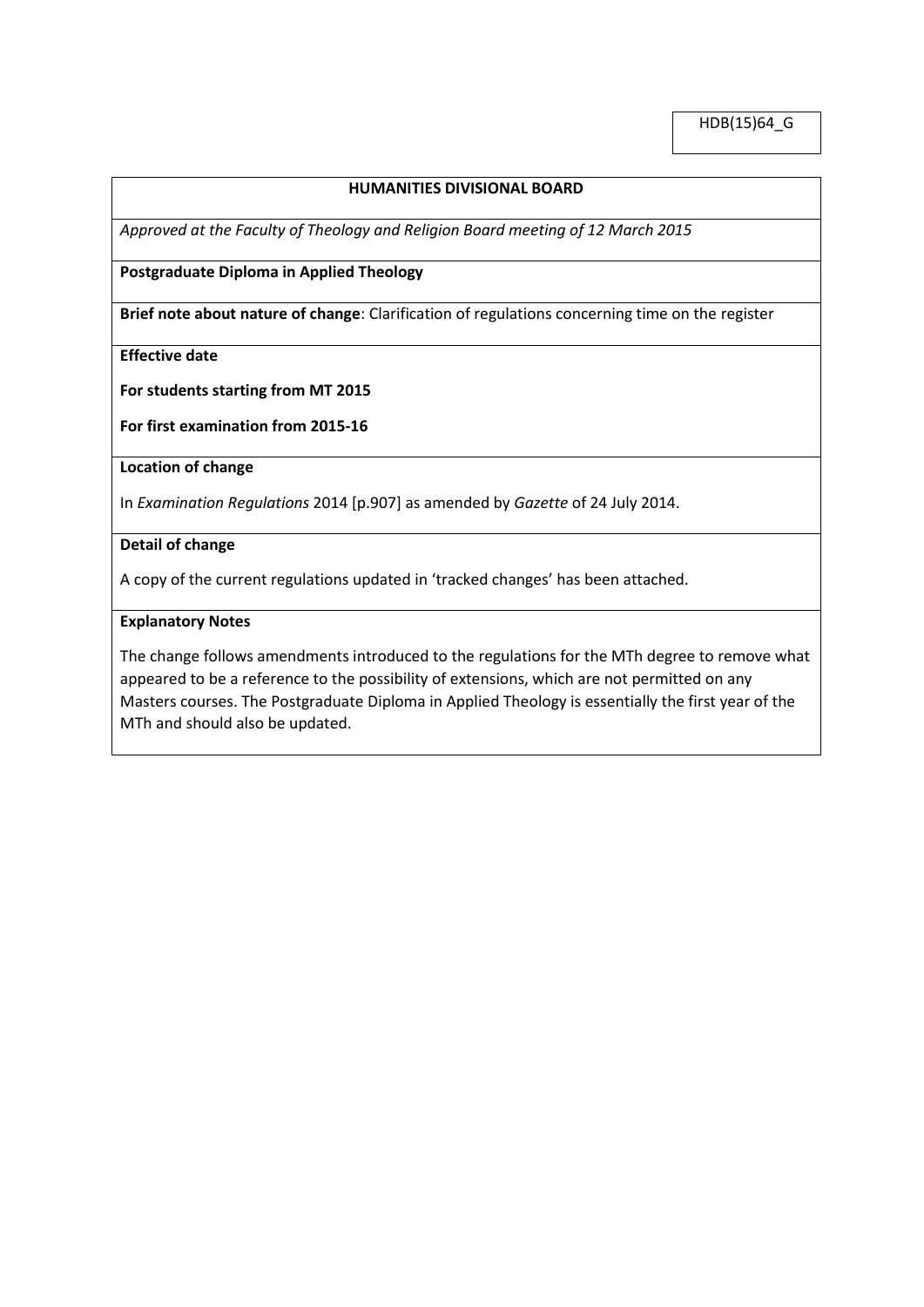# Special Regulations

A. **Regulations for the course of instruction for the Master of Theology (in Applied Theology) at the participating institutions listed in the Schedule.**

1. Candidates, who must be members of the University, shall be graduates in theology, or shall hold an equivalent theological qualification.

2. Full-time residential candidates will complete Part I of the course in *one* year and *one* additional residential year for Part II [dissertation]. Submission of Unit 2 may be delayed until the April submission after the first year of the course.

3. Part-time non-residential candidates will complete Part I of the course in *two* years part-time and *two* additional years for Part II [dissertation].

4. Candidates may change from full-time to part-time after the first year of study.

5. Part-time candidates shall be required to attend courses of instruction organised by the participating institutions equivalent to one day a week over six terms.

6. For part-time students there shall be no residential requirement for Part II.

7. In Part I, all candidates will take the first two units and any two others. All units in Part I are examined by extended essays of not more than 7,000 words. In addition, Unit 2 will normally be supplemented with a portfolio of supporting materials.

8. Part II will consist of a dissertation of between 15,000 and 20,000 words on an aspect of applied theology. All Candidates for Part II are required to present themselves for a viva voce examination unless individually dispensed by the examiners.

9. A request for approval for the specific titles of the extended essays submitted in Part I, written on the appropriate form, must reach the Graduate Studies Assistant, Humanities Division by the final Friday in February (for essays to be submitted in the following late April), and by the first Friday in June (for essays to be submitted in the following late September). In the case of Unit 2, the application should include a brief description of any portfolio of material to be submitted. Proposed topics for Part II dissertations may be submitted to the M.Th. Studies Committee before the completion of Part 1, and must have been submitted by the final Friday in December (for submissions in the following late April) and by the final Friday in March (for submissions in the following late September).

10. Extended essays must be the candidate's own work, and must be typed or printed on one side of the paper. Essays must include a bibliography and footnotes (only the latter being included in the word count). Candidates may receive tutorial guidance in the preliminary stages of composition; tutors may also read or comment on a first draft, giving the candidate not more than one tutorial session at this further stage. Normal graduate supervision shall be provided for the preparation of the dissertation in Part II. When submitted, the extended essays must be accompanied by a certificate signed by the candidate indicating that it is the candidate's own work. This certificate must be submitted separately in a sealed envelope addressed to the Chair of the Examiners for the M.Th. in Applied Theology at the address below.

11. Extended essays may be submitted to the Chair of the Examiners, M.Th. in Applied Theology, c/o Examination Schools, High Street, Oxford OX1 4BG, by 12 noon on the Friday before 1 May and 1 October in any year, provided that all extended essays must have been submitted by 12 noon on the Friday before 1 October following the third term in which a candidate's name has been on the register if the course is being taken full-time, or the sixth term if part-time. Candidates may delay the submission of their extended essay for Unit 2 until the April following the end of the first year of their course.

12. In Part I, a candidate whose extended essay fails to reach the level which the examiners have determined to be the pass mark (or the required average for passing Part I) may be allowed at the discretion of the examiners to resubmit that work on one further occasion only, within the next two examination periods, provided that (save in the case envisaged in 16. below) no extended essay is submitted later than the submission of the dissertation. Permission to resubmit a unit must be sought in writing from the Chair of Examiners by the final Friday in February (for essays to be submitted in the following late April), and by the final Friday in June (for essays to be submitted in the following late September).

13. In Part II, if the examiners are satisfied that the dissertation has reached the required level for the M.Th., but minor corrections are needed, they shall require the candidate to make these corrections before they submit their report. If the dissertation fails to reach the required level, the examiners may, but are not obliged to, give a candidate permission to revise and resubmit a dissertation at one further examination period, not later than three terms after the first submission.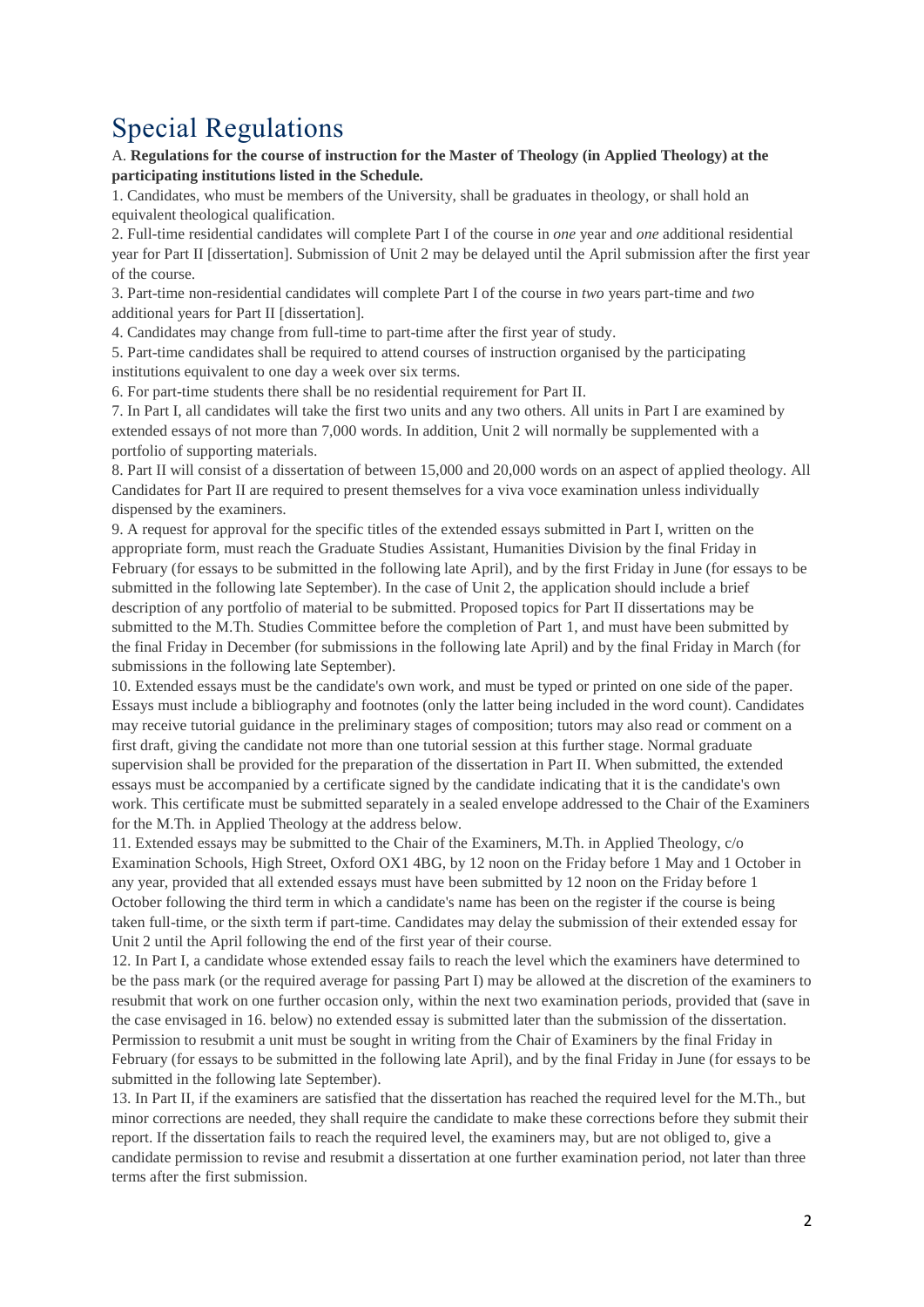14. Full-time students for the M.Th. must submit their dissertation within six terms of beginning the course; part-time students must submit their dissertation within twelve terms of beginning the course; students who change from full-time to part-time status after three terms must submit their dissertation within nine terms of beginning the course. This regulation is not affected by a student's need to resubmit a Part I Unit, except in the case covered by 16. below.

15. No full-time student for the degree shall normally retain that status for more than six terms. No part-time student for the degree shall normally retain that status for more than twelve terms; and no student who changes from full-time to part-time status after the first year of study shall normally retain student status for more than nine terms.

16. In the event of a full-time student needing to resubmit Unit 2 following a first examination in the Trinity Term of the student's second year of study, the M.Th. Studies Committee will review the case. It may at its absolute discretion grant permission, either for the resubmission to occur after the submission of the dissertation (notwithstanding 12. above), or for the submission of the dissertation to be delayed until the Trinity Term examination in the following academic year.

## **Part I (and Postgraduate Diploma in Applied Theology)**

Candidates will take the first two units and any two others.

## 1. *Doctrine, Context and Practice*

Candidates will explore the interrelationship between Christian doctrine and Christian practice in historical and social context. They will be able to demonstrate an understanding of Christian doctrine and practice as these have been developed in scripture, tradition and in the modern world.

#### 2. *Experiential project with theological reflection*

Candidates will be expected to offer a theological evaluation of a project undertaken in either a church or secular setting in which the candidate shares in the concerns and experiences of those involved. They should normally submit a portfolio of material which should include relevant documentation and one or more case studies based upon contact made over a period of not less than twenty-one days and should offer a theological reflection based on this evidence. Full-time candidates may delay submission of this unit until the April submission following the end of the first year of their course.

#### 3. *Sociology of Religion*

Candidates will be expected to demonstrate an understanding of the main methods of the study of religion in relation to modern society. They should consider such topics as secularisation, religious organisation, civil religion, and fundamentalism. They may also address the relationship between sociology and the different areas of theological study including biblical studies, doctrine and church history.

#### 4. *Pastoral Psychology*

Candidates will study the contribution of psychological studies to pastoral understanding and practice; the principles of psychological explication with particular reference to the psychology of religious experience; the importance of the psychological dimension in particular areas of pastoral concern, for instance human development, marriage, sickness, death and bereavement.

#### 5. *Science and Faith in the Modern World*

Candidates will explore the interrelationships between Christian theology and the natural sciences, with special reference to the implications for contemporary Christian practice. They will consider methodological issues in their own right, and such specific topics as the implications of evolutionary theory, or developments in fundamental physics, for the Christian doctrine of creation.

#### 6. *The use of the Bible*

Candidates will be expected to study the use of the Bible in preaching, worship, and ethics, the phenomenon of diversity in the Bible; the contribution of hermeneutics to the use of the Bible in pastoral ministry; and the quest for a critical standpoint in contextual study of the Bible.

## 7. *Christian Spirituality*

Candidates will explore critically the theological issues raised by selected well-established traditions of Christian prayer and devotion, drawing when appropriate on insights from the human sciences and from other academic disciplines. They should also consider different models of spiritual growth and spiritual guidance, drawing out the theology of ministry implicit within these.

#### 8. *Liturgy and Worship*

Candidates will explore theologically the role of liturgy within Christian life, mission and discipleship, drawing when appropriate on insights from the human sciences and from other academic disciplines. They should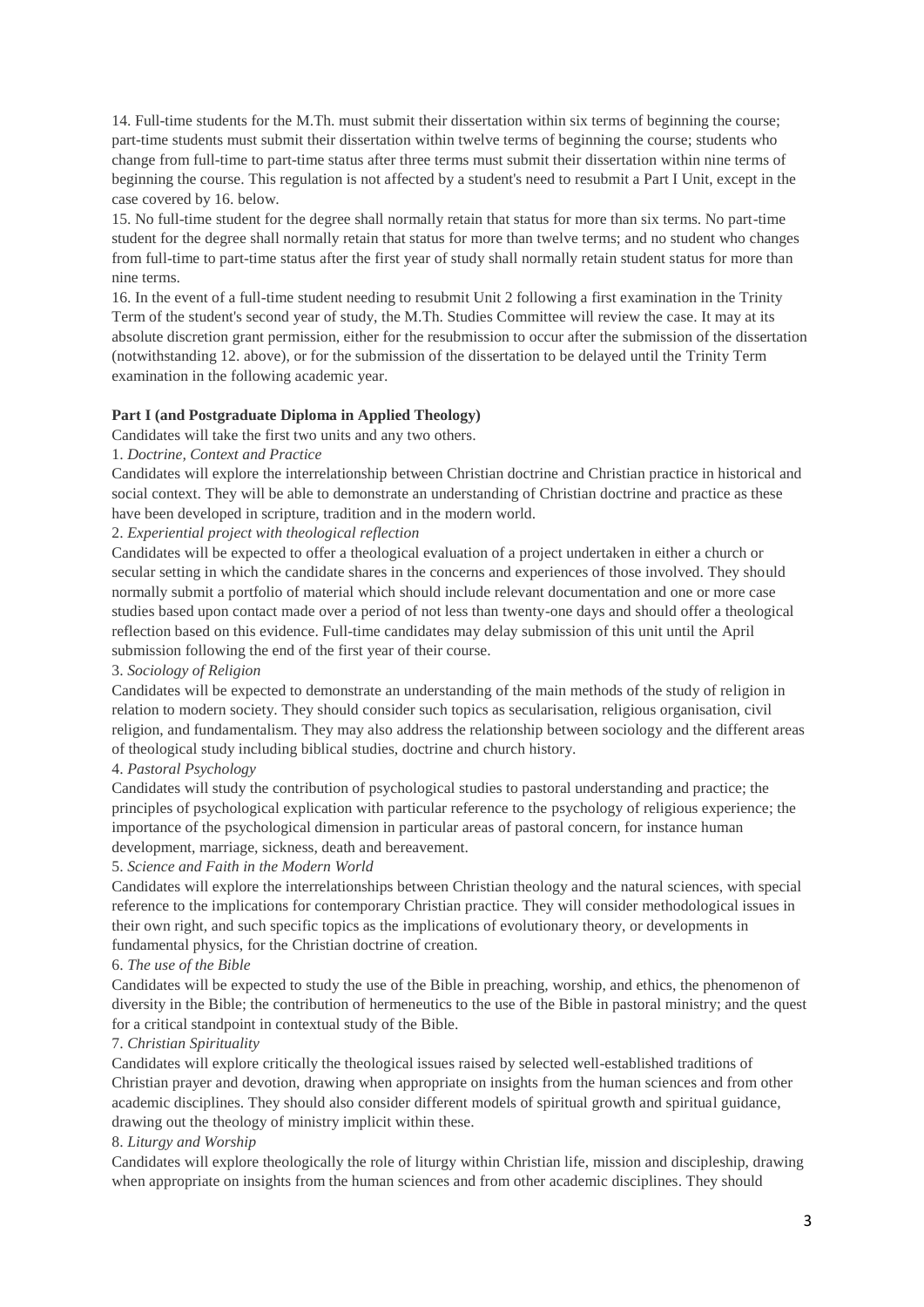consider such topics as the role of symbols, the relationship between the verbal and the non-verbal in worship, the relationship between liturgy and creativity, and the interaction between liturgy and culture. 9. *Christian Ethics*

Candidates will consider the interrelationships between Christianity and the theory and practice of the moral life. They will explore questions of fundamental moral theology, and also address selected specific ethical issues.

## 10. *Mission in the Modern World*

Candidates will study the mission of the Church in the light of the mission of God and in the context of contemporary societies and cultures. They should consider the inter-relationship of various aspects of mission such as evangelism; social and political action; dialogue with other faiths and ideologies. Candidates should evaluate the implications on mission of issues such as secularisation, urbanisation, post-colonialism and postmodernity.

## 11. *Inter-Faith Dialogue*

Candidates will study the encounter of faith communities and the development of inter-faith dialogue in plural societies. They will critically examine models of dialogue and may, if they wish, focus on the relationship of Christianity to one other faith tradition.

12. *Ecclesiology in an Ecumenical Context*

Candidates will examine the doctrines of the Church, the ministry and the sacraments in their relationship to the concrete realities of the life of the Church and the nature of its authority. The study will be made in the light of current thought across the Christian traditions.

## **Part II**

1. The title of the proposed dissertation, together with a summary, must be submitted for approval by the Master of Theology Studies Committee in the final term of Part I of the course. The Committee shall approve a supervisor for the writing of the dissertation.

2. The dissertation (two copies) shall be submitted to the Chair of the Examiners, M.Th. in Applied Theology, c/o Examination Schools, High Street, Oxford OX1 4BG, not later than 12 noon on the Friday before 1 October following the ninth term in which a candidate's name has been on the register if the course is being taken fulltime, or the twelfth term if part-time.

3. The thesis must be printed or typed on one side of the paper only, with a margin of 3 to 3.5 cms on the lefthand edge of each page, and must be securely and firmly bound in either hard or soft covers. Loose-leaf binding is not acceptable.

4. The completed dissertation must be accompanied by a signed statement by the candidate that it is his or her own work except where otherwise indicated. This statement must be submitted separately in a sealed envelope addressed to the Chair of Examiners for the M.Th. in Applied Theology at the above address.

5. All candidates are required to present themselves for a viva voce examination unless individually dispensed by the examiners.

6. Certain successful theses, on the recommendation of the examiners, should be deposited in the Theology Faculty Library. The library copy of thesis must be in a permanently fixed binding, drilled and sewn, in a stiff board case in library buckram, in a dark colour, and lettered on the spine with the candidate's name and initials, the degree, and the year of submission.

## B. **Regulations for the course of instruction for the Postgraduate Diploma in Applied Theology at the participating institutions listed in the Schedule.**

1. The entry requirements for the course are as prescribed at A.1. above.

2. A candidate may complete the course either in ONE year full-time (residential) *or* TWO years part-time (nonresidential).

3. Part-time candidates shall be required to attend courses of instruction organised by the participating institutions for one day a week during six terms, together with one three-day residential study conference organised by the M.Th. Studies Committee in each of the two years of their course.

4. The examination will consist of an extended essay of up to 7,000 words on each of the two compulsory and two optional units of Part I of the M.Th. course as set out above. The regulations concerning extended essays are as prescribed at A.4. above.

## **5. No full-time student for the Diploma shall retain that status for more than six terms in all, and no parttime student for that award shall retain that status for more than nine terms in all.**